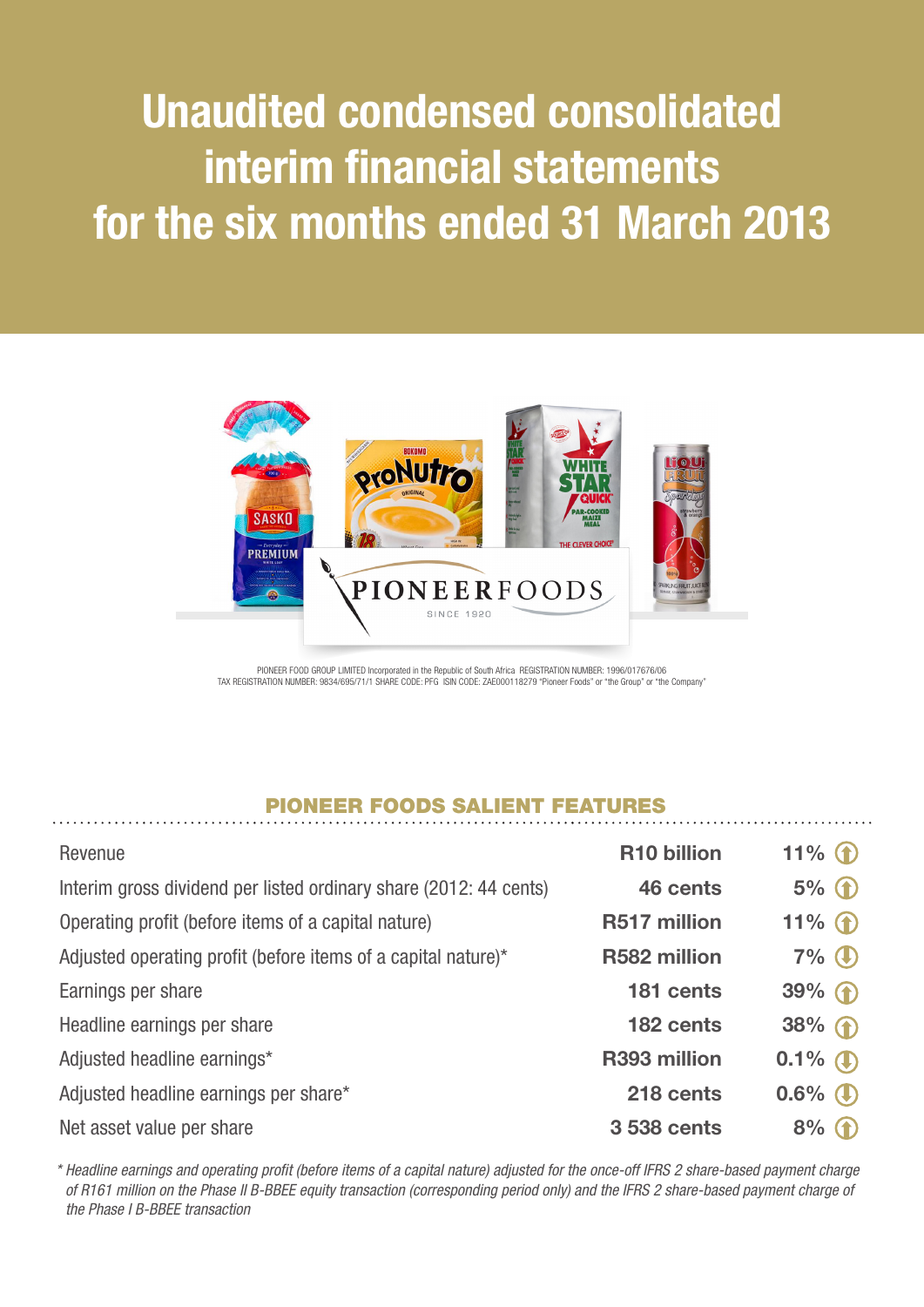# $\epsilon$

Phil Roux, CEO of Pioneer Foods, commented: "Today we report on the results for the half year to March, which precedes my appointment as chief executive officer from April.

Top line growth has been fair in most categories. Margins compressed as pricing under-recovered input cost pressure; particularly in grains, broilers and eggs, given that volume preservation was a key consideration amidst constrained consumer spending.

Cost management and efficiency improvements from value chain re-engineering initiatives contained cost-per-unit increases below inflation. Ceres Beverages and Bokomo Foods achieved pleasing results and improved profitability.

A heightened focus on revenue growth management supported by brand revitalisation and innovation, together with resetting the cost base and the repositioning of the operating model in the short to medium term, will be key to enhancing the Group's profitability and overall competitiveness."

## **COMMENTARY**

#### Group overview

Group revenue increased by 11% to R10.2 billion for the six months under review with growth in volumes contributing some 6% and the average price inflation in the group's product basket the balance of 5%.

ŊЦ,

Cost of goods sold increased by 13% largely as a consequence of rising raw material prices. Gross margins declined by 1.6% to 27.3%.

Other direct and indirect costs increased by 6% over the comparative period due to effective cost management and improved production efficiencies, notwithstanding sustained increases in transport, energy and labour.

The financial results have been impacted by the *IFRS 2* share-based payment ("IFRS 2") charges relating to the Phase I (2006) and Phase II (2012) broad-based black economic empowerment ("B-BBEE") transactions. The IFRS 2 charge for the cash-settled Phase I B-BBEE transaction impacts the results due to the movement in the Group's share price in the respective reporting periods, resulting in an increased provision of R65 million in the statement of comprehensive income for the current reporting period.

The IFRS 2 charge related to the implementation of the Phase II B-BBEE transaction amounted to a once-off, non-cash flow charge of R161 million in the statement of comprehensive income for the comparative period to 31 March 2012.

Results have been adjusted to reflect the performance of the Group, excluding the impact of the IFRS 2 charges in the respective reporting periods.

Operating profit, before items of a capital nature, and adjusted by R65 million for the IFRS 2 charge, declined by 7% to R582 million due to the under-recovery of rising input costs in the grains, broiler and egg businesses. The operating profit margin contracted from 6.8% to 5.7% as a result.

Adjusted headline earnings was unchanged at R393 million which results in a decrease of 0.6% to 218 cents per share.

The investment in working capital increased by R608 million during the six months to 31 March 2013, largely as a result of inventory increasing by R147 million from seasonal procurement spend and debtors increasing by R366 million from increased selling prices and the later recognition of certain trade payments.

Capital spend during the period under review amounted to R805 million with R102 million directed at maintenance capital. Expansionary capital of R703 million was spent of which R231 million accrued to the building of the Shakaskraal bakery in Stanger and the upgrade of the Malmesbury mill. A sum of R171 million was spent to expand facilities in broilers and eggs to optimise scale and efficiency. Furthermore, an investment in Africa, through the acquisition of the business of Mega Eggs in Zambia, amounted to R144 million.

Capital spend for the remainder of the financial year will be limited to maintenance capital and progress payments on the expansionary projects. Total projected capital spend for the 2013 financial year is around R1 100 million and should mark the completion of the current capital expansion programme.

The net debt (excluding third-party funding related to the Phase II B-BBEE transaction) on the reporting date amounted to R1 648 million (2012: R813 million) or 26% debt to equity. The syndicated loan facility of the past five years terminates in September 2013 and all outstanding syndicated term debt, inclusive of a bullet loan repayment of R600 million, is therefore included in borrowings of R1 849 million included in current liabilities. The debt package is in process of being refinanced and all existing syndication members have indicated their interest in participating in the refinancing structure.

#### Sasko

Sasko delivered a financial performance below that of the previous year. Revenue grew by 10% to R5 283 million, with volumes increasing by 4% across the product basket. However, operating profit declined by 19% to R364 million despite the improved volume base as price realisations fell short in recovering rising input costs. The increase in total operating cost was contained below inflation.

Weak consumer demand and consequent competitor pressure contributed to a challenging price/volume/margin management environment with resultant weaker profitability in the bread, maize and rice product categories. Performance in the wheat flour and pasta product categories improved year-on-year.

Profitability contracted in a declining maize category, notwithstanding increased volumes. Marginally lower bread volumes mainly contributed to the weaker performance in the bread category. Performance in the rice category continues to be negatively impacted by the significant price spread between rice from Thai and Indian origin.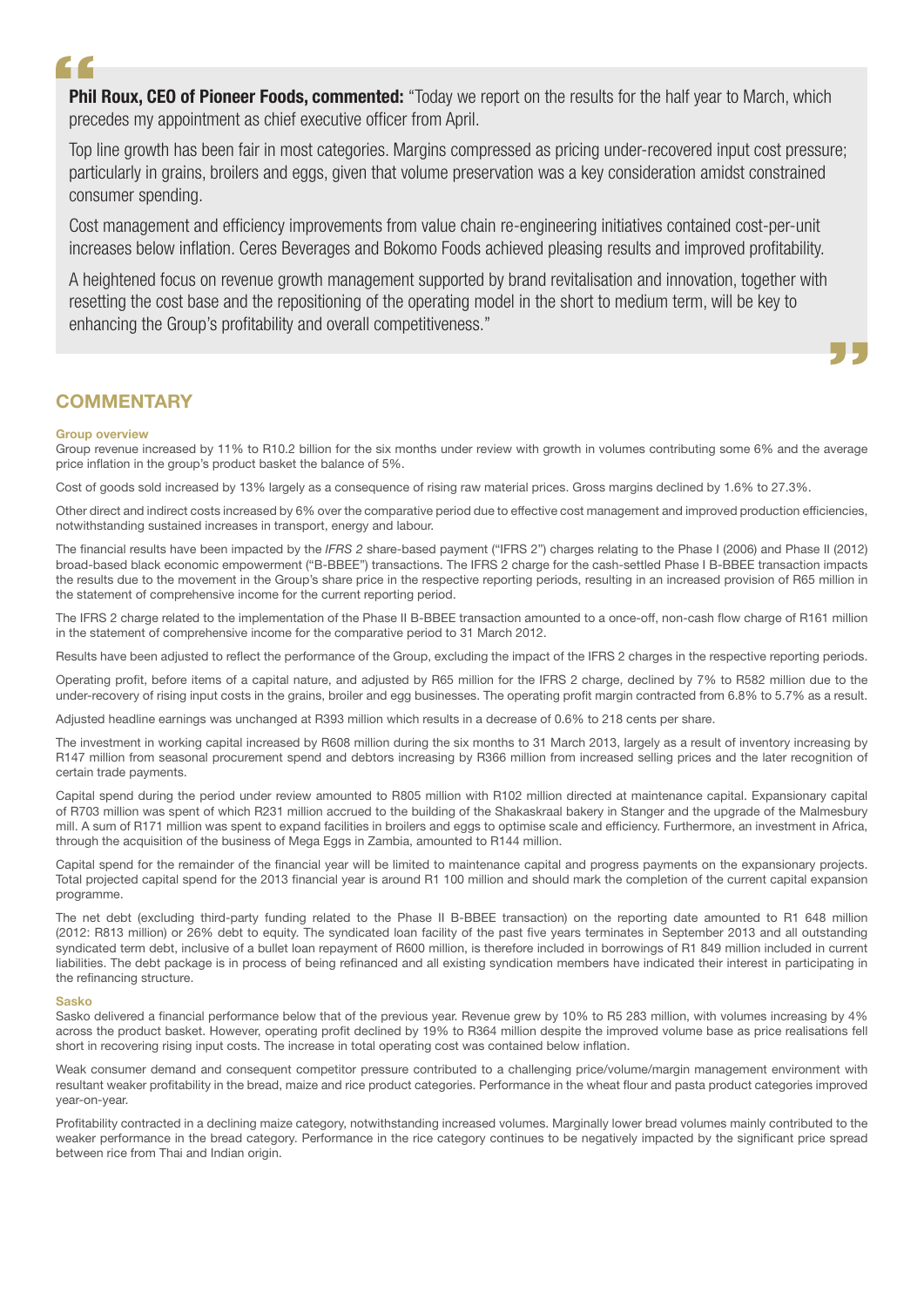#### Bokomo Foods

Bokomo Foods performed well during the first six months, increasing revenue by 14% to R1 673 million and operating profit by 19% to R142 million. This good performance was driven by volume growth in most categories with some margin sacrifice, given price restraint amid raw material increases. Costs increases on a per unit basis were negligible given rigorous cost management and improved efficiency.

Cereal volumes increased by 4% which is ahead of the market growth. Corn flakes performed better than expected, with encouraging export volumes. Biscuits achieved pleasing volume growth of 59% off a low base ahead of category growth. Biscuit profitability remains challenged.

The UK cereals business achieved relatively strong volume growth of 21% in a depressed market with price deflation of some 1%.

Bokomo Foods expects continued volume growth and profit improvement in the second half of the year.

#### Quantum Foods (formerly Agri Business)

Quantum Foods experienced a very challenging operating environment for the period under review. Although revenue increased by 16% to R1 770 million, an operating loss of R33 million was recorded. Raw material prices remained high and could not be fully recovered in sales prices.

Broiler prices remained suppressed by the significant volume of imported chicken, while egg prices were subdued by high layer numbers. Broiler production is being scaled back in the Western Cape to provide optimal efficiency. The egg market is expected to revert to improved longer-term profitability over the next six to twelve months as supply volumes contract.

The feeds business performed well. External sales volumes increased by 8% and operating margins were maintained.

The acquisition of Mega Eggs, a leading egg producer in Zambia, in March 2013 will provide a foothold in the lucrative Zambian market.

It is important to note that should the loss-making status of the broiler business remain unchanged in the absence of tariff protection on the import of chicken by the financial year-end, an impairment of the asset base of the broiler business is likely.

#### Ceres Beverages

A substantial improvement in profitability was achieved in the reporting period. Revenue increased by 4% to R1 610 million and operating profit increased by 97% to R169 million. The key contributing factors were price and cost management as well as the benefits of efficiency gains consequent to the distribution network optimisation and new manufacturing architecture.

Fruit juice volumes in the local market declined in double digits due to cost recovery in price taking precedence. International volumes were particularly pleasing, growing in double digits.

The carbonated soft drinks category remained under pressure given aggressive competitor activity and pricing. Volumes in total remained unchanged while Pepsi volumes declined slightly. The ice tea category continues to perform well although competitor activity has increased with the emergence of new entrants. Fruit concentrate volumes were under pressure in a very competitive environment.

The business will continue to focus on enhancing efficiencies, while recovering lost volume.

#### **Outlook**

Trading across the Group's product categories is expected to be challenging for the rest of the year as consumer spend remains constrained.

The judicious management of price points and margins amid volatile input costs will be key. Resetting the cost base, an optimal operating model and efficiency focus are central to enhancing profitability and competitiveness.

#### Interim dividend

A gross interim dividend of 46 cents (2012: 44 cents) per share has been approved and declared by the Board. The applicable dates are as follows:

| Last date of trading cum dividend | Friday, 28 June 2013 |
|-----------------------------------|----------------------|
| Trading ex dividend commences     | Monday, 1 July 2013  |
| Record date                       | Friday, 5 July 2013  |
| Dividend payable                  | Monday, 8 July 2013  |
|                                   |                      |

A gross interim dividend of 13.8 cents (2012: 13.2 cents) per class A ordinary share, being 30% of the gross interim dividend payable to ordinary shareholders in terms of the rules of the relevant employee scheme, will be paid during July 2013.

Share certificates may not be dematerialised or rematerialised between Monday, 1 July 2013 and Friday, 5 July 2013, both days inclusive.

By order of the Board

ZL Combi PM Roux *Chairman CEO*

Paarl, 16 May 2013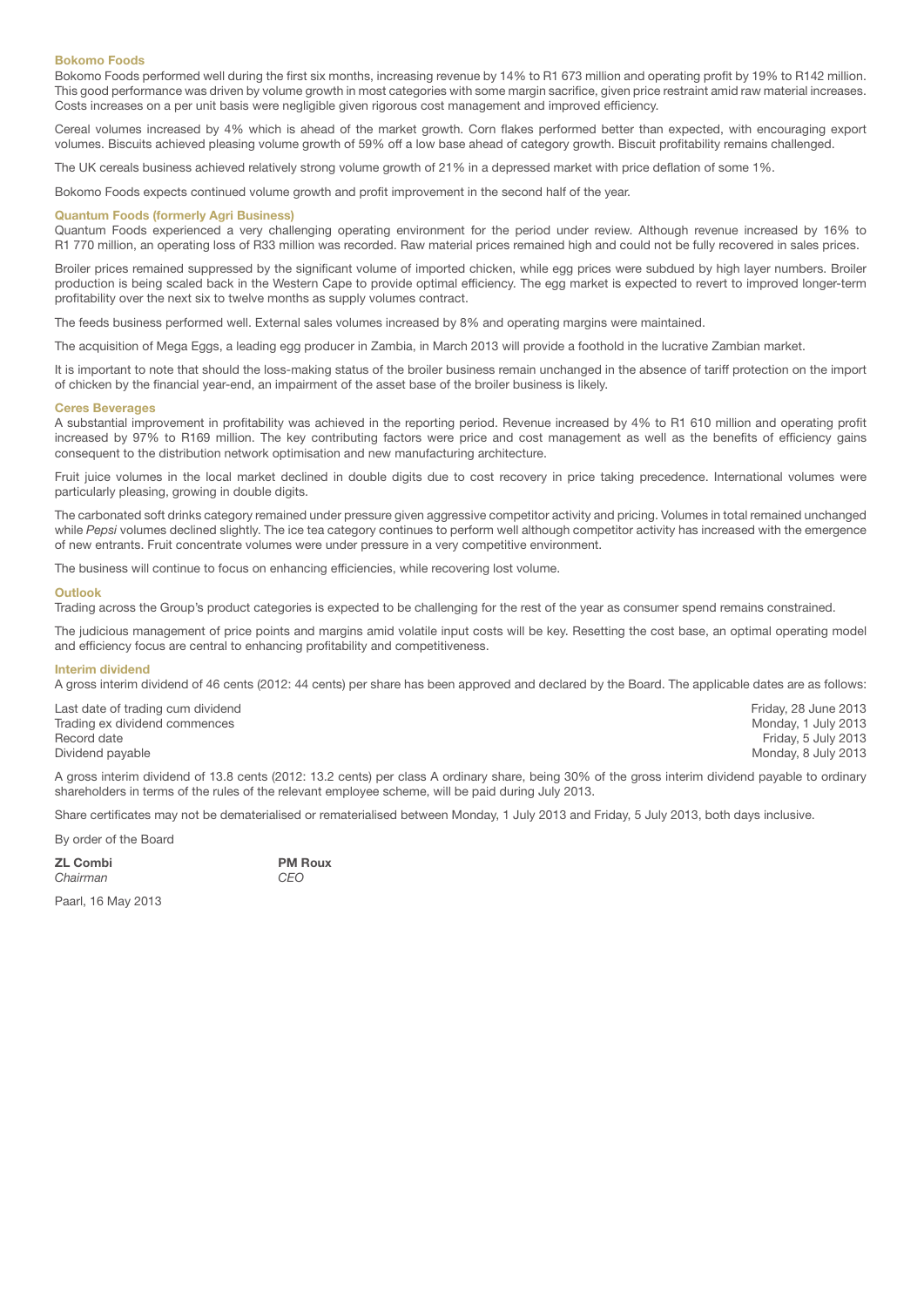## PIONEER FOOD GROUP LIMITED CONDENSED CONSOLIDATED INTERIM FINANCIAL STATEMENTS FOR THE SIX MONTHS ENDED 31 MARCH 2013

## GROUP STATEMENT OF COMPREHENSIVE INCOME

|                                                                |             | <b>Unaudited</b><br>Six months ended<br>31 March |             |
|----------------------------------------------------------------|-------------|--------------------------------------------------|-------------|
|                                                                |             |                                                  |             |
|                                                                |             |                                                  |             |
|                                                                | 2013        | 2012                                             | 2012        |
|                                                                | R'm         | R'm                                              | R'm         |
| Revenue                                                        | 10 163.4    | 9 1 9 3.2                                        | 18 609.8    |
| Cost of goods sold                                             | (7389.7)    | (6538.1)                                         | (13390.5)   |
| Gross profit                                                   | 2 7 7 3 . 7 | 2 655.1                                          | 5 219.3     |
| Other income and gains/(losses) – net                          | 95.1        | 135.6                                            | 220.2       |
| Other expenses                                                 | (2351.6)    | (2323.5)                                         | (4402.7)    |
| Excluding the following share-based payment charges:           | (2 286.8)   | (2166.3)                                         | (4277.6)    |
| Phase I B-BBEE transaction                                     | (64.8)      | 3.5                                              | 35.6        |
| Once-off on Phase II B-BBEE equity transaction                 |             | (160.7)                                          | (160.7)     |
| Items of a capital nature                                      | (4.4)       | (2.1)                                            | (5.4)       |
| Operating profit                                               | 512.8       | 465.1                                            | 1 0 3 1 . 4 |
| Investment income                                              | 11.5        | 9.0                                              | 20.5        |
| Finance costs                                                  | (52.3)      | (70.4)                                           | (136.6)     |
| Share of profit of associated companies                        | 0.8         | 0.2                                              | 1.3         |
| Profit before income tax                                       | 472.8       | 403.9                                            | 916.6       |
| Income tax expense                                             | (146.2)     | (169.2)                                          | (311.9)     |
| Profit for the period                                          | 326.6       | 234.7                                            | 604.7       |
| Other comprehensive income/(loss) for the period               |             |                                                  |             |
| Items that may subsequently be reclassified to profit or loss: | 47.9        | (13.4)                                           | (5.5)       |
| Fair value adjustments to cash flow hedging reserve            | 16.3        | (9.6)                                            | (16.4)      |
| For the period                                                 | (29.9)      | 37.7                                             | 43.8        |
| Current income tax effect                                      | 8.5         | (10.5)                                           | (12.1)      |
| Deferred income tax effect                                     | (0.2)       | (0.1)                                            | (0.2)       |
| Reclassified to profit or loss                                 | 52.7        | (51.0)                                           | (66.5)      |
| Current income tax effect                                      | (14.9)      | 16.8                                             | 21.1        |
| Deferred income tax effect                                     | 0.1         | (2.5)                                            | (2.5)       |
| Fair value adjustments on available-for-sale financial assets  | 5.4         | 5.8                                              | 5.8         |
| For the period                                                 | 10.3        | 6.3                                              | 8.1         |
| Deferred income tax effect                                     | (1.5)       | (0.1)                                            | (1.2)       |
|                                                                |             |                                                  |             |
| Reclassified to profit or loss                                 | (3.4)       | (0.4)                                            | (1.1)       |
| Movement on foreign currency translation reserve               | 26.2        | (9.6)                                            | 5.1         |
| Total comprehensive income for the period                      | 374.5       | 221.3                                            | 599.2       |
| Profit for the period attributable to:                         |             |                                                  |             |
| Owners of the parent                                           | 325.7       | 233.7                                            | 603.6       |
| Non-controlling interest                                       | 0.9         | 1.0                                              | 1.1         |
|                                                                | 326.6       | 234.7                                            | 604.7       |
| Total comprehensive income for the period attributable to:     |             |                                                  |             |
| Owners of the parent                                           | 373.6       | 220.3                                            | 598.1       |
| Non-controlling interest                                       | 0.9         | 1.0                                              | 1.1         |
|                                                                | 374.5       | 221.3                                            | 599.2       |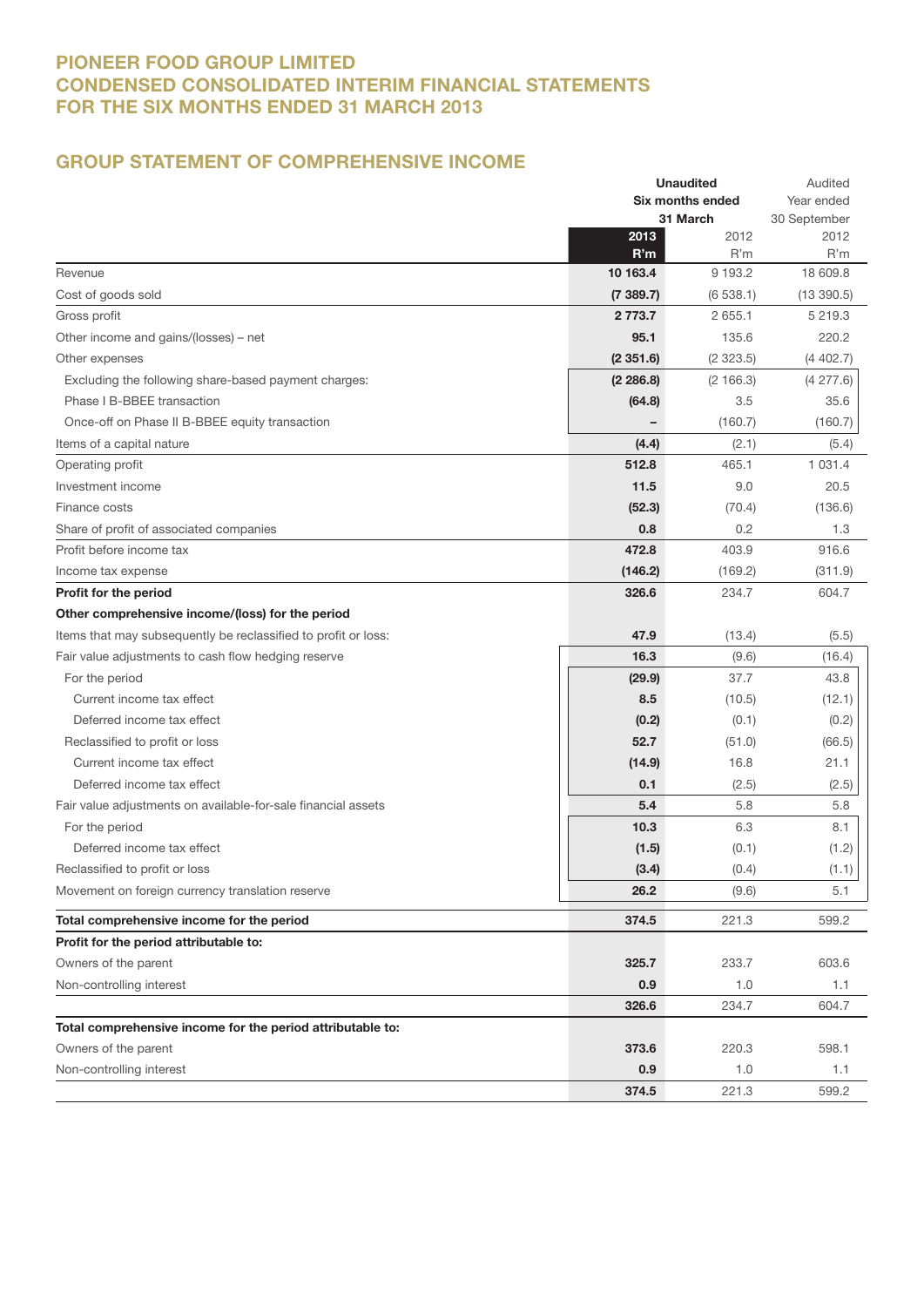## HEADLINE EARNINGS RECONCILIATION

|                                                                                          |                  | <b>Unaudited</b>  | Audited           |
|------------------------------------------------------------------------------------------|------------------|-------------------|-------------------|
|                                                                                          | Six months ended |                   | Year ended        |
|                                                                                          |                  | 31 March          | 30 September      |
|                                                                                          | 2013             | 2012              | 2012              |
|                                                                                          | R'm              | R'm               | R'm               |
| Reconciliation between profit attributable to owners of the parent and headline earnings |                  |                   |                   |
| Profit attributable to owners of the parent                                              | 325.7            | 233.7             | 603.6             |
| Remeasurement of items of a capital nature                                               | 4.4              | 2.1               | 5.4               |
| Net (profit)/loss on disposal of property, plant, equipment and intangible assets        | (6.6)            | 2.6               | 10.4              |
| Net profit on disposal of available-for-sale financial assets                            | (3.4)            | (0.5)             | (1.1)             |
| Remeasurement profit on previously held interest in joint venture                        |                  |                   | (3.9)             |
| Impairment of property, plant, equipment and intangible assets                           | 14.4             |                   | $\qquad \qquad -$ |
| Tax effect on remeasurement of items of a capital nature                                 | (2.4)            | $\qquad \qquad -$ | (2.8)             |
| <b>Headline earnings</b>                                                                 | 327.7            | 235.8             | 606.2             |
| Phase I B-BBEE transaction share-based payment charge                                    | 64.8             | (3.5)             | (35.6)            |
| Phase II B-BBEE equity transaction once-off share-based payment charge                   |                  | 160.7             | 160.7             |
| Adjusted headline earnings (note 1)                                                      | 392.5            | 393.0             | 731.3             |
| Number of issued ordinary shares (million)                                               | 230.8            | 219.5             | 230.3             |
| Number of issued treasury shares:                                                        |                  |                   |                   |
| - held by subsidiary (million)                                                           | 18.0             | 18.0              | 18.0              |
| - held by share incentive trust (million)                                                | 1.9              | 3.2               | 2.5               |
| - held by B-BBEE equity transaction participants (million)                               | 18.1             | 18.1              | 18.1              |
| - held by BEE trust (million)                                                            | 10.6             |                   | 10.6              |
| Number of issued class A ordinary shares (million)                                       | 7.8              | 8.7               | 8.2               |
| Weighted average number of ordinary shares (million)                                     | 180.2            | 179.4             | 179.9             |
| Earnings per ordinary share (cents):                                                     |                  |                   |                   |
| – basic                                                                                  | 180.7            | 130.2             | 335.6             |
| - diluted                                                                                | 177.9            | 127.9             | 331.0             |
| - headline                                                                               | 181.8            | 131.4             | 337.0             |
| - diluted headline                                                                       | 179.1            | 129.0             | 332.5             |
| - adjusted headline (note 1)                                                             | 217.8            | 219.1             | 406.6             |
| - diluted adjusted headline (note 1)                                                     | 214.5            | 215.1             | 401.1             |
| Gross dividend per ordinary share (cents)                                                | 46.0             | 44.0              | 114.0             |
| Gross dividend per class A ordinary share (cents)                                        | 13.8             | 13.2              | 34.2              |
| Net asset value per ordinary share (cents)                                               | 3537.5           | 3 2 6 5 .5        | 3 4 1 5 . 3       |
| Debt to equity ratio (%)                                                                 | 32.5             | 21.5              | 16.1              |

#### Note 1

Headline earnings ("HE") is calculated based on Circular 3/2012 issued by the South African Institute of Chartered Accountants. Adjusted HE is defined as HE adjusted for material onceoff occurrences. During the 2012 reporting period HE was adjusted for the effect of the once-off share-based payment charge recognised in terms of the Phase II B-BBEE equity transaction. During the current reporting period management has revised the definition of adjusted HE to also exclude the impact of the share-based payment B-BBEE Phase I transaction on profit or loss due to the volatility of this share-based payment charge. As a result the previously reported adjusted HE and diluted adjusted HE have been restated. The adjusted HE and diluted adjusted HE (cents per ordinary share) were previously reported as:

| transaction on profit or loss que to the volatility of this share-based payment charge. As a |                          |       |       |
|----------------------------------------------------------------------------------------------|--------------------------|-------|-------|
| result the previously reported adjusted HE and diluted adjusted HE have been restated. The   |                          |       |       |
| adjusted HE and diluted adjusted HE (cents per ordinary share) were previously reported as:  |                          |       |       |
| - adiusted headline earnings                                                                 | -                        | 221.0 | 426.4 |
| - diluted adiusted headline earnings                                                         | $\overline{\phantom{0}}$ | 217.0 | 420.6 |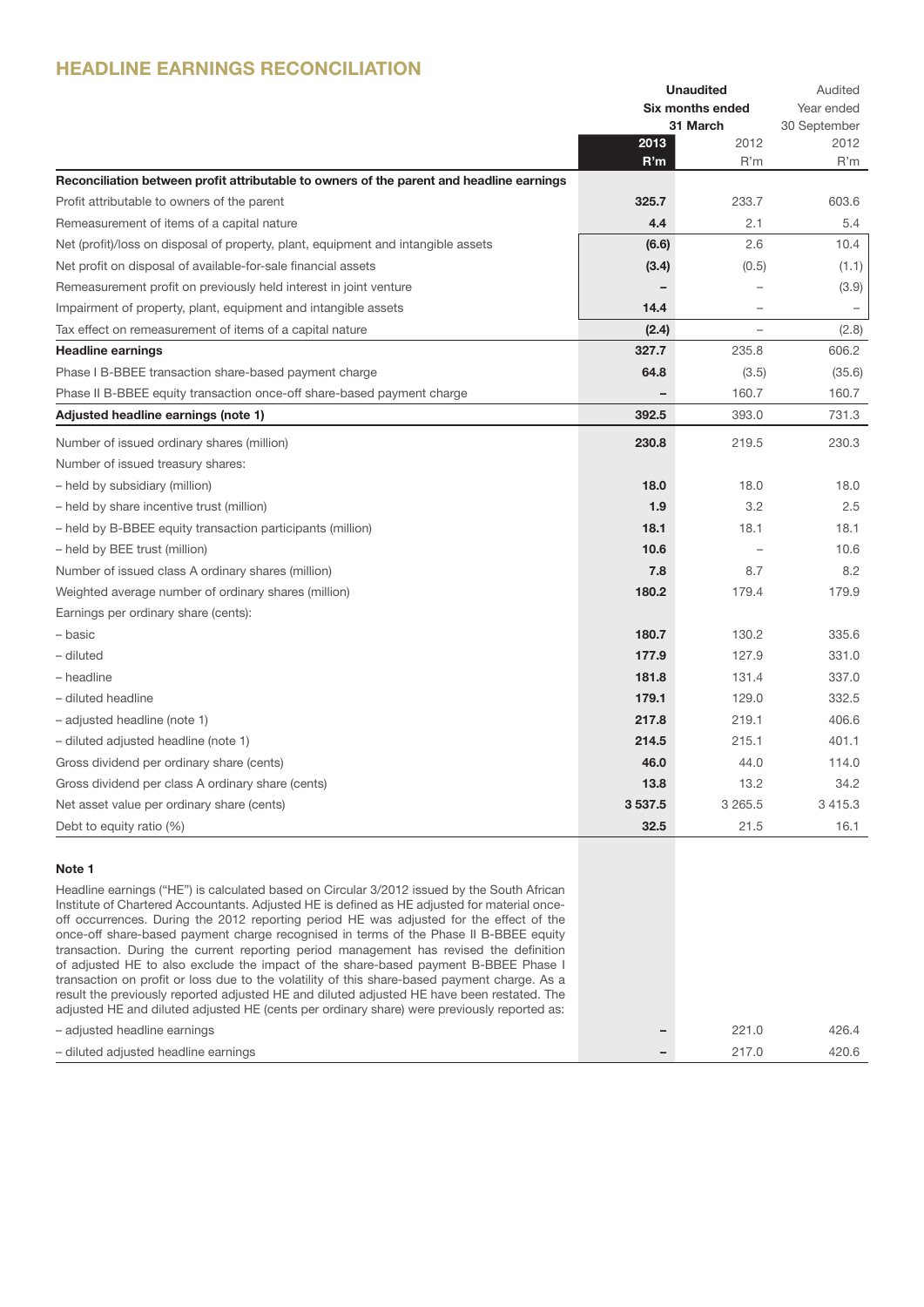## GROUP STATEMENT OF FINANCIAL POSITION

|                                                           | <b>Unaudited</b> |           | Audited      |
|-----------------------------------------------------------|------------------|-----------|--------------|
|                                                           |                  | 31 March  | 30 September |
|                                                           | 2013             | 2012      | 2012         |
|                                                           | R'm              | R'm       | R'm          |
| <b>Assets</b>                                             |                  |           |              |
| Property, plant and equipment                             | 5 2 3 4.6        | 4 372.0   | 4 641.5      |
| Goodwill                                                  | 301.0            | 264.5     | 271.9        |
| Other intangible assets                                   | 474.1            | 464.7     | 464.3        |
| <b>Biological assets</b>                                  | 16.0             | 16.8      | 16.0         |
| Investments in associates and loans to joint ventures     | 52.9             | 27.8      | 56.9         |
| Available-for-sale financial assets                       | 61.2             | 50.4      | 52.8         |
| Trade and other receivables                               | 21.0             | 19.8      | 20.4         |
| Deferred income tax                                       | 4.7              | 2.6       | 2.7          |
| <b>Non-current assets</b>                                 | 6 165.5          | 5 218.6   | 5 5 26.5     |
| <b>Current assets</b>                                     | 5 5 27.7         | 5 1 5 6.5 | 5 0 7 9.6    |
| Inventories                                               | 2 5 9 7.5        | 2 430.7   | 2450.0       |
| <b>Biological assets</b>                                  | 295.8            | 223.5     | 228.7        |
| Derivative financial instruments                          | 8.3              | 9.8       | 6.8          |
| Trade and other receivables                               | 2 3 8 6.5        | 1951.5    | 2 0 1 4 . 3  |
| Current income tax                                        | 1.0              | 8.9       | 4.2          |
| Cash and cash equivalents                                 | 238.6            | 532.1     | 375.6        |
|                                                           |                  |           |              |
| <b>Total assets</b>                                       | 11 693.2         | 10 375.1  | 10 606.1     |
|                                                           |                  |           |              |
| <b>Equity and liabilities</b>                             |                  |           |              |
| Capital and reserves attributable to owners of the parent | 6447.5           | 5 8 8 4.5 | 6 184.9      |
| Share capital                                             | 23.1             | 21.9      | 23.0         |
| Share premium                                             | 2 195.2          | 2 170.3   | 2 171.8      |
| Treasury shares                                           | (1199.3)         | (1 212.9) | (1 207.5)    |
| Other reserves                                            | 382.0            | 356.3     | 350.3        |
| Retained earnings                                         | 5 046.5          | 4 548.9   | 4 847.3      |
| Non-controlling interest                                  | 9.1              | 8.5       | 8.2          |
| <b>Total equity</b>                                       | 6456.6           | 5 893.0   | 6 193.1      |
| <b>Non-current liabilities</b>                            | 1486.4           | 2 080.5   | 1 377.5      |
| <b>Borrowings</b>                                         |                  |           |              |
| B-BBEE equity transaction third-party finance             | 449.7            | 449.7     | 449.7        |
| Other                                                     | 37.0             | 745.3     | 48.0         |
| Provisions for other liabilities and charges              | 123.3            | 117.2     | 119.2        |
| Share-based payment liability                             | 171.4            | 141.4     | 108.2        |
| Deferred income tax                                       | 705.0            | 626.9     | 652.4        |
| <b>Current liabilities</b>                                | 3750.2           | 2 401.6   | 3 0 3 5 .5   |
| Trade and other payables                                  | 1870.2           | 1581.8    | 1933.0       |
| Current income tax                                        | 15.6             | 5.9       | 4.7          |
| Derivative financial instruments                          | 9.1              | 0.2       | 3.1          |
| <b>Borrowings</b>                                         | 1849.3           | 599.8     | 871.7        |
| Loan from joint venture                                   | 5.6              | 3.5       | 7.0          |
| Accrual for Competition Commission penalties              |                  | 209.9     | 215.5        |
| Dividends payable                                         | 0.4              | 0.5       | 0.5          |
|                                                           |                  |           |              |
| <b>Total equity and liabilities</b>                       | 11 693.2         | 10 375.1  | 10 606.1     |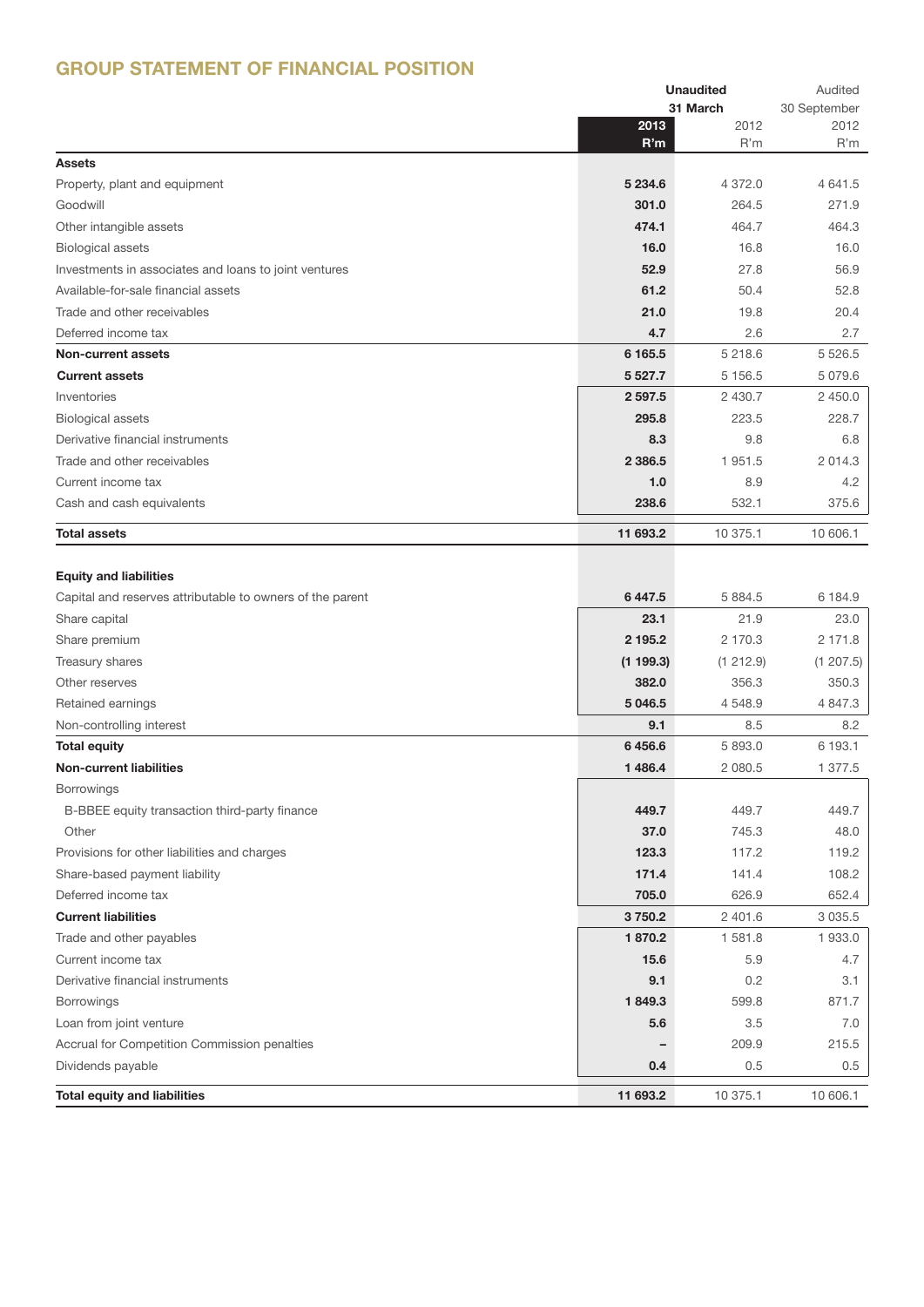## GROUP STATEMENT OF CASH FLOWS

|                                                                                      |                  | <b>Unaudited</b> | Audited      |
|--------------------------------------------------------------------------------------|------------------|------------------|--------------|
|                                                                                      | Six months ended |                  | Year ended   |
|                                                                                      |                  | 31 March         | 30 September |
|                                                                                      | 2013             | 2012             | 2012         |
|                                                                                      | R'm              | R'm              | R'm          |
| Net cash profit from operating activities                                            | 770.1            | 786.6            | 1 5 1 4 .9   |
| Cash effect from hedging activities                                                  | 22.8             | (22.6)           | (32.2)       |
| Working capital changes                                                              | (607.5)          | (510.6)          | (266.2)      |
| Accrual for Competition Commission penalties paid                                    | (216.7)          | (216.7)          | (216.7)      |
| Net cash generated from operations                                                   | (31.3)           | 36.7             | 999.8        |
| Income tax paid                                                                      | (106.9)          | (135.7)          | (257.7)      |
| Net cash flow from operating activities                                              | (138.2)          | (99.0)           | 742.1        |
| Net cash flow from investment activities                                             | (770.7)          | (324.4)          | (753.0)      |
| Property, plant, equipment and intangible assets                                     |                  |                  |              |
| – additions                                                                          | (387.4)          | (233.4)          | (559.9)      |
| - replacements                                                                       | (102.2)          | (95.1)           | (174.1)      |
| - proceeds on disposal                                                               | 17.6             | 7.0              | 14.0         |
| <b>Business combinations</b>                                                         | (315.0)          | (10.0)           | (25.5)       |
| Proceeds on disposal of and changes in available-for-sale financial assets and loans | 4.4              | (1.9)            | (28.0)       |
| Interest received                                                                    | 10.7             | 8.4              | 19.1         |
| Dividends received                                                                   | 0.8              | 0.6              | 1.4          |
| Dividends received from associates                                                   | 0.4              |                  |              |
| Net cash flow from financing activities                                              | (318.8)          | 286.8            | 44.6         |
| Proceeds from borrowings - third-party finance of B-BBEE equity transaction          |                  | 449.7            | 449.7        |
| Repayments of other borrowings                                                       | (124.1)          | (109.7)          | (211.4)      |
| Net contribution by participants to B-BBEE equity transaction                        |                  | 93.2             | 92.3         |
| Share schemes transactions                                                           | (4.7)            | (10.5)           | (14.9)       |
| Interest paid                                                                        | (62.3)           | (64.0)           | (119.7)      |
| Dividends paid                                                                       | (127.7)          | (71.9)           | (151.4)      |
| Net cash, cash equivalents and bank overdrafts from business combinations            |                  | (11.3)           | (11.3)       |
| Net (decrease)/increase in cash, cash equivalents and bank overdrafts                | (1 227.7)        | (147.9)          | 22.4         |
| Net cash, cash equivalents and bank overdrafts at beginning of period                | 368.1            | 345.7            | 345.7        |
| Net cash, cash equivalents and bank overdrafts at end of period                      | (859.6)          | 197.8            | 368.1        |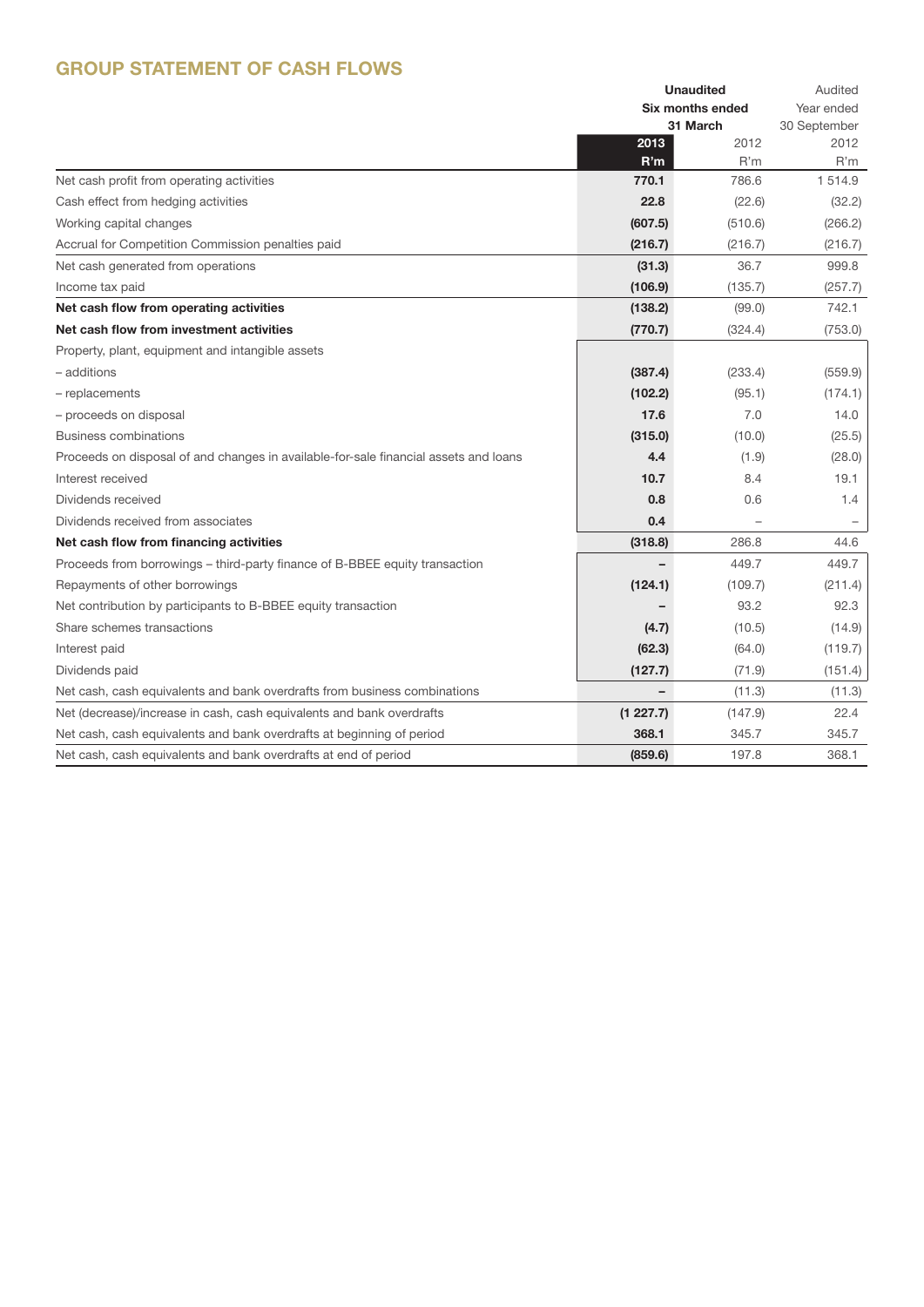## GROUP STATEMENT OF CHANGES IN EQUITY

|                                                                                   |               | <b>Unaudited</b>        | Audited      |
|-----------------------------------------------------------------------------------|---------------|-------------------------|--------------|
|                                                                                   |               | <b>Six months ended</b> | Year ended   |
|                                                                                   |               | 31 March                | 30 September |
|                                                                                   | 2013          | 2012<br>R'm             | 2012<br>R'm  |
| Share capital, share premium and treasury shares                                  | R'm<br>1019.0 | 979.3                   | 987.3        |
| Opening balance                                                                   | 987.3         | 986.5                   | 986.5        |
| Cost to issue ordinary shares to participants in B-BBEE equity transaction        |               | (3.2)                   | (4.1)        |
|                                                                                   | 8.3           | 6.7                     | 13.1         |
| Movement in treasury shares<br>Ordinary shares issued - share appreciation rights | 36.6          | 7.9                     | 22.8         |
|                                                                                   | (13.2)        | (18.6)                  |              |
| Employee share scheme - repurchase of shares                                      | 382.0         | 356.3                   | (31.0)       |
| <b>Other reserves</b>                                                             |               |                         | 350.3        |
| Opening balance                                                                   | 350.3         | 115.2                   | 115.2        |
| Contribution by participants to B-BBEE equity transaction                         |               | 96.4                    | 96.4         |
| Once-off share-based payment charge on B-BBEE equity transaction                  |               | 160.7                   | 160.7        |
| Transfers from/(to) retained earnings                                             |               | 1.3                     | (4.5)        |
| Equity compensation reserve transactions                                          | 6.7           | 5.5                     | 13.8         |
| Ordinary shares issued - share appreciation rights                                | (36.6)        | (7.9)                   | (22.8)       |
| Deferred income tax on share-based payments                                       | 13.7          | (1.5)                   | (3.0)        |
| Other comprehensive income/(loss) for the period                                  | 47.9          | (13.4)                  | (5.5)        |
| <b>Retained earnings</b>                                                          | 5 046.5       | 4548.9                  | 4 847.3      |
| Opening balance                                                                   | 4 8 4 7 . 3   | 4 386.6                 | 4 386.6      |
| Profit for the period                                                             | 325.7         | 233.7                   | 603.6        |
| Dividends paid                                                                    | (127.5)       | (72.0)                  | (151.5)      |
| Transfers (to)/from other reserves                                                |               | (1.3)                   | 4.5          |
| Management share incentive scheme - disposal of shares                            | 1.1           | 2.0                     | 4.3          |
| Employee share scheme – transfer tax on share transactions                        | (0.1)         | (0.1)                   | (0.2)        |
| Non-controlling interest                                                          | 9.1           | 8.5                     | 8.2          |
| Opening balance                                                                   | 8.2           | 7.5                     | 7.5          |
| Dividend paid                                                                     |               |                         | (0.4)        |
| Profit for the period                                                             | 0.9           | 1.0                     | 1.1          |
| <b>Total equity</b>                                                               | 6456.6        | 5 893.0                 | 6 193.1      |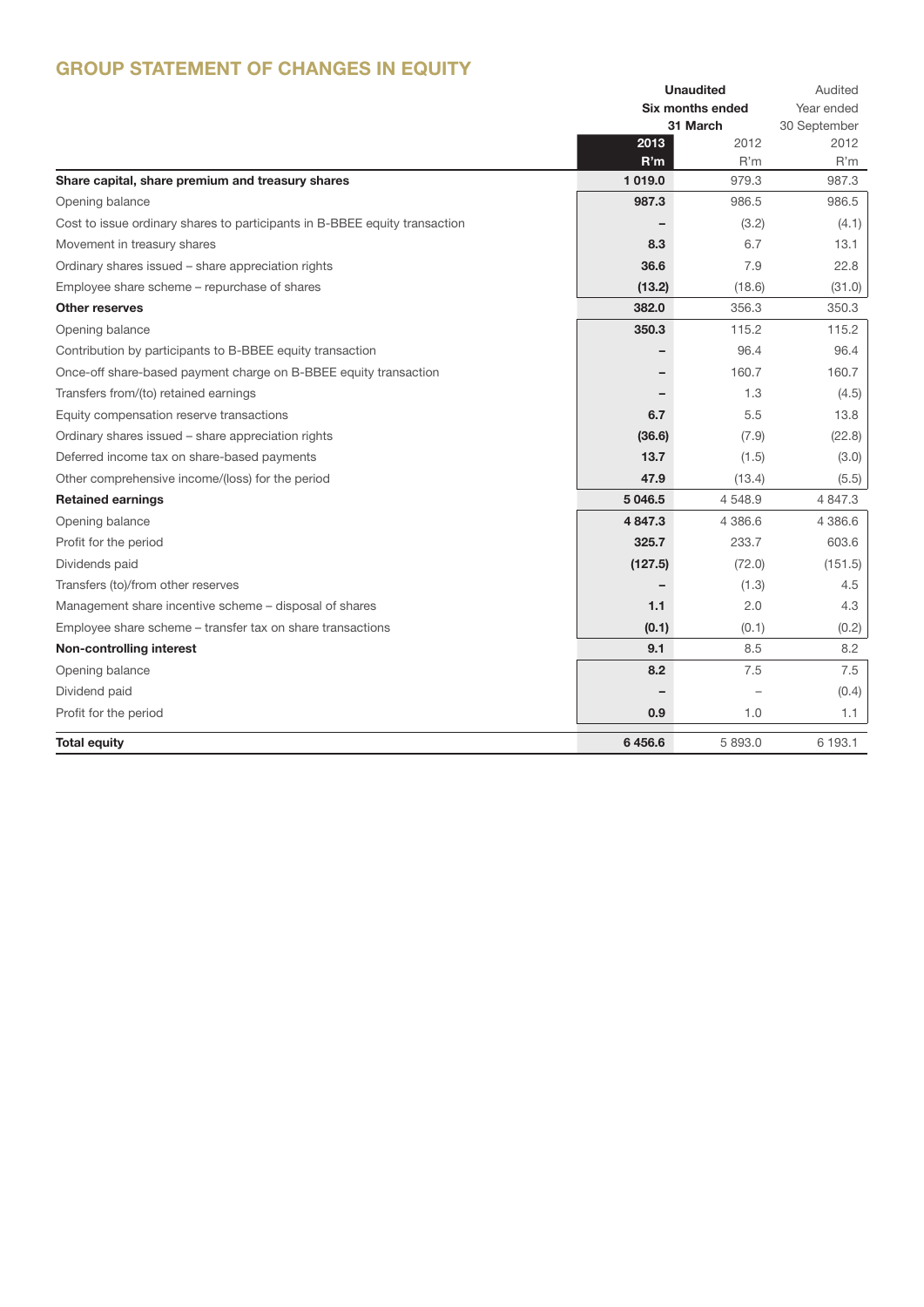## GROUP SEGMENT REPORT

|                                                                                                                                                                                                 |          | <b>Unaudited</b> | Audited                    |
|-------------------------------------------------------------------------------------------------------------------------------------------------------------------------------------------------|----------|------------------|----------------------------|
|                                                                                                                                                                                                 |          | Six months ended |                            |
|                                                                                                                                                                                                 |          | 31 March         | Year ended<br>30 September |
|                                                                                                                                                                                                 | 2013     | 2012             | 2012                       |
|                                                                                                                                                                                                 | R'm      | R'm              | R'm                        |
|                                                                                                                                                                                                 |          | Restated         | Restated                   |
| <b>Segment revenue</b>                                                                                                                                                                          |          |                  |                            |
|                                                                                                                                                                                                 |          |                  |                            |
| Sasko                                                                                                                                                                                           | 5 283.4  | 4796.3           | 9 9 4 0.4                  |
| <b>Quantum Foods</b>                                                                                                                                                                            | 1769.5   | 1 526.5          | 3 097.6                    |
| Bokomo Foods                                                                                                                                                                                    | 1672.9   | 1468.3           | 3 0 7 1 .6                 |
| <b>Ceres Beverages</b>                                                                                                                                                                          | 1 610.2  | 1 549.0          | 2 7 9 8.2                  |
|                                                                                                                                                                                                 | 10 336.0 | 9 3 4 0.1        | 18 907.8                   |
| Less: Internal revenue                                                                                                                                                                          | (172.6)  | (146.9)          | (298.0)                    |
| Total                                                                                                                                                                                           | 10 163.4 | 9 193.2          | 18 609.8                   |
| <b>Segment results</b>                                                                                                                                                                          |          |                  |                            |
| Sasko                                                                                                                                                                                           | 363.8    | 451.5            | 941.6                      |
| <b>Quantum Foods</b>                                                                                                                                                                            | (32.6)   | 16.8             | (42.3)                     |
| Bokomo Foods                                                                                                                                                                                    | 141.5    | 118.9            | 263.8                      |
| Ceres Beverages                                                                                                                                                                                 | 169.0    | 85.7             | 88.3                       |
| Other                                                                                                                                                                                           | (59.7)   | (48.5)           | (89.5)                     |
|                                                                                                                                                                                                 | 582.0    | 624.4            | 1 1 6 1 .9                 |
| Phase I B-BBEE transaction share-based payment charge                                                                                                                                           | (64.8)   | 3.5              | 35.6                       |
| Phase II B-BBEE equity transaction once-off share-based payment charge                                                                                                                          |          | (160.7)          | (160.7)                    |
| Operating profit before items of a capital nature                                                                                                                                               | 517.2    | 467.2            | 1 0 3 6.8                  |
| Reconciliation of operating profit (before items of a capital nature) to profit before                                                                                                          |          |                  |                            |
| income tax                                                                                                                                                                                      |          |                  |                            |
| Operating profit before items of a capital nature                                                                                                                                               | 517.2    | 467.2            | 1 0 3 6.8                  |
| Adjusted for:                                                                                                                                                                                   |          |                  |                            |
| Remeasurement of items of a capital nature                                                                                                                                                      | (4.4)    | (2.1)            | (5.4)                      |
| Interest income                                                                                                                                                                                 | 10.7     | 8.4              | 19.1                       |
|                                                                                                                                                                                                 |          |                  |                            |
| Dividends received                                                                                                                                                                              | 0.8      | 0.6              | 1.4                        |
| Finance costs                                                                                                                                                                                   | (52.3)   | (70.4)           | (136.6)                    |
| Share of profit of associated companies                                                                                                                                                         | 0.8      | 0.2              | 1.3                        |
| Profit before income tax                                                                                                                                                                        | 472.8    | 403.9            | 916.6                      |
|                                                                                                                                                                                                 |          |                  |                            |
| The chief operating decision-maker has excluded the share-based payment charge in respect                                                                                                       |          |                  |                            |
| of the Phase I broad-based employee share incentive scheme from segment results since the                                                                                                       |          |                  |                            |
| first half of the previous financial year. This adjustment was made due to the volatile nature of<br>this cash-settled share-based payment. As a result the previously reported segment results |          |                  |                            |
| have been restated. Refer below for the effect of this restatement:                                                                                                                             |          |                  |                            |
| Decrease in operating profit before items of a capital nature                                                                                                                                   |          |                  |                            |
| Sasko                                                                                                                                                                                           |          | (2.0)            |                            |
| Quantum Foods                                                                                                                                                                                   |          |                  |                            |
|                                                                                                                                                                                                 |          | (0.6)            |                            |
| Bokomo Foods                                                                                                                                                                                    |          | (0.6)            |                            |
| Other                                                                                                                                                                                           |          | (0.3)            |                            |
| Total                                                                                                                                                                                           |          | (3.5)            |                            |
|                                                                                                                                                                                                 |          |                  |                            |
| From the beginning of the current reporting period the chief operating decision-maker                                                                                                           |          |                  |                            |
| reviewed the operating results of the Bokomo Zambia and Bokomo Uganda businesses as                                                                                                             |          |                  |                            |
| part of the Quantum Foods segment. The nature of these businesses are more aligned with<br>the Quantum Foods segment as their operations predominantly include the production of                |          |                  |                            |
| animal feeds and the production and sale of commercial eggs and day-old chicks. As a result                                                                                                     |          |                  |                            |
| the previously reported segment revenue and results have been restated. Refer below for the                                                                                                     |          |                  |                            |
| effect of this restatement:                                                                                                                                                                     |          |                  |                            |
| (Decrease)/increase in segment revenue                                                                                                                                                          |          |                  |                            |
| Sasko                                                                                                                                                                                           |          | (27.8)           | (61.2)                     |
| <b>Quantum Foods</b>                                                                                                                                                                            |          | 27.8             | 61.2                       |
| Total                                                                                                                                                                                           |          |                  |                            |
|                                                                                                                                                                                                 |          |                  |                            |
| (Decrease)/increase in operating profit before items of a capital nature                                                                                                                        |          |                  |                            |
| Sasko                                                                                                                                                                                           |          | (3.1)            | (6.4)                      |
| <b>Quantum Foods</b>                                                                                                                                                                            |          | 3.1              | 6.4                        |
| Total                                                                                                                                                                                           |          |                  |                            |
|                                                                                                                                                                                                 |          |                  |                            |

The Agri Business segment has been renamed as Quantum Foods since the previous reporting period.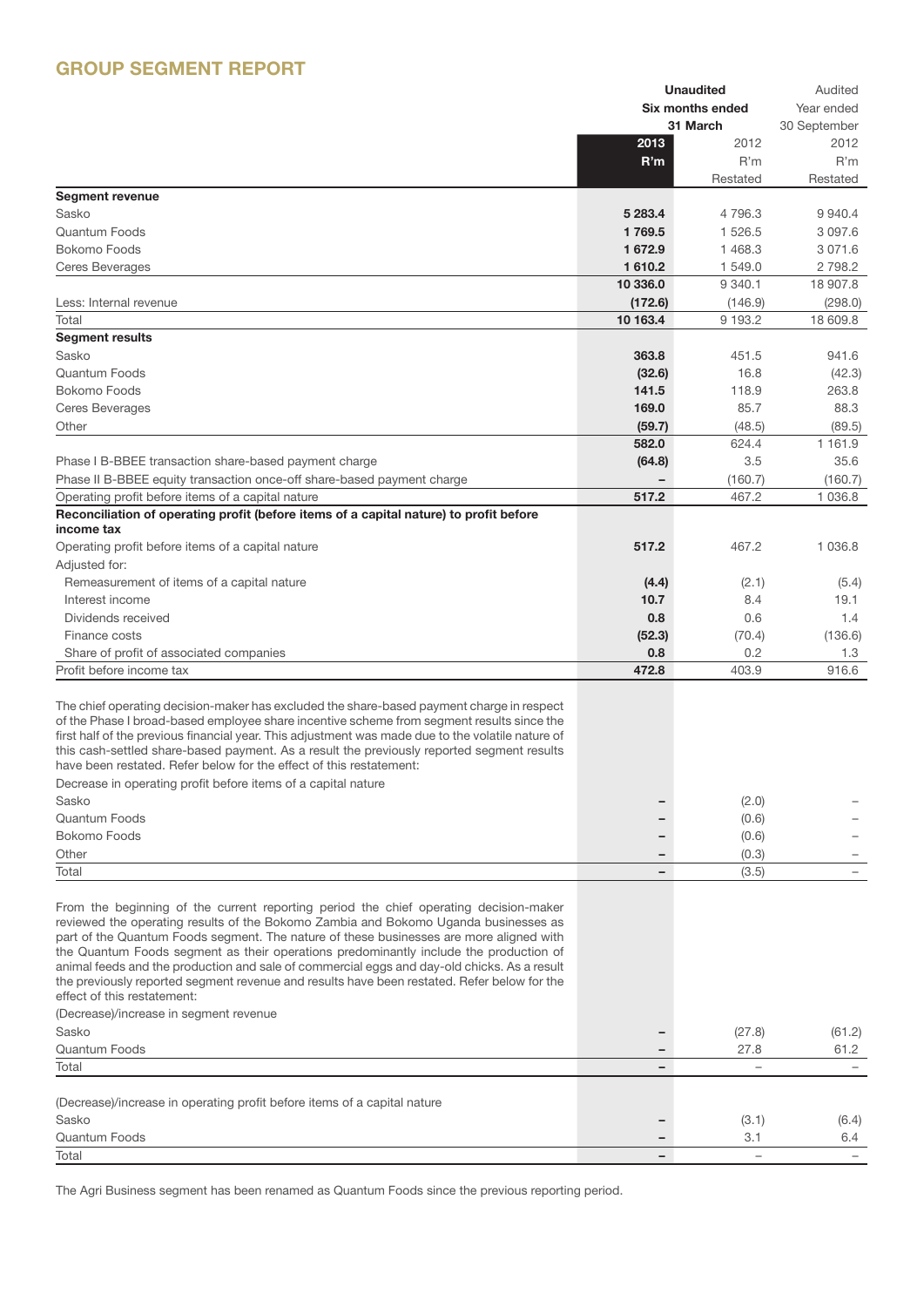### NOTES TO THE CONDENSED CONSOLIDATED INTERIM FINANCIAL STATEMENTS

#### 1. Basis of preparation

 These unaudited interim results of the Group for the six months ended 31 March 2013 have been prepared in accordance with International Financial Reporting Standards ("IFRS"), the Listings Requirements of the JSE Ltd and the Companies Act of South Africa, Act 71 of 2008, as amended. These condensed consolidated interim financial statements comply with the requirements of *IAS 34 – Interim Financial Reporting*.

#### **Accounting policies**

 These condensed consolidated interim financial statements incorporate accounting policies that are consistent with those applied in the Group's annual financial statements for the year ended 30 September 2012 and with those of previous financial years, except for the adoption of the following amendments to published standards and interpretations that became effective for the current reporting period beginning on 1 October 2012:

#### *Amendment to IAS 1 – Presentation of Financial Statements Amendment to IAS 12 – Amendment to IAS 12: Deferred tax: Recovery of Underlying Assets*

 The adoption of these amendments to standards and interpretations did not have any material impact on the Group's results and cash flows for the six months ended 31 March 2013 and the financial position at 31 March 2013.

 In preparing these condensed consolidated interim financial statements, the significant judgements made by management in applying the Group's accounting policies and the key sources of estimation uncertainty were the same as those that applied to the consolidated financial statements for the year ended 30 September 2012, with the exception of those relating to the possible impairment of the Quantum Foods segment:

 The results of the broiler business as reported in the Quantum Foods segment have for a sustained period been negatively impacted by high levels of cheap imports, impacting on local sales prices of chickens to the extent that this business was loss making in the reporting period. In terms of IFRS this is a trigger event to assess the possibility of an impairment of this cash-generating unit. The recoverable amount of a cash-generating unit is the higher of its fair value less costs to sell and its value-in-use. Determining whether goodwill is impaired requires an estimation of the value-in-use of the cash-generating units to which goodwill has been allocated. The value-in-use calculation requires the entity to estimate the future cash flows expected to arise from the cash-generating unit and a suitable discount rate in order to calculate the present value of future cash flows. The South African Poultry Association (SAPA) continues with efforts in tackling unfair trade practices surrounding the high levels of poultry imports by applying for import tariff protection at the regulatory authorities. It is expected that clarity regarding potential import tariffs will be obtained later this year. Management is of the opinion that if these import tariffs are imposed it will result in a positive impact on the operating results for Quantum Foods, supporting a positive net present value.

 To the contrary, should import tariffs not be approved in the near future, an impairment of this business is likely in the remainder of the current reporting period ending 30 September 2013.

|                                                                                                                                                                                                                                                                        |             | <b>Unaudited</b>         | Audited      |
|------------------------------------------------------------------------------------------------------------------------------------------------------------------------------------------------------------------------------------------------------------------------|-------------|--------------------------|--------------|
|                                                                                                                                                                                                                                                                        |             | Six months ended         | Year ended   |
|                                                                                                                                                                                                                                                                        |             | 31 March                 | 30 September |
|                                                                                                                                                                                                                                                                        | 2013        | 2012                     | 2012         |
| <b>Share capital</b>                                                                                                                                                                                                                                                   |             |                          |              |
| During the period under review the following share transactions occurred:                                                                                                                                                                                              |             |                          |              |
| Number of listed issued and fully paid ordinary shares                                                                                                                                                                                                                 |             |                          |              |
| At beginning of period                                                                                                                                                                                                                                                 | 230 314 486 | 201 236 929              | 201 236 929  |
| Shares issued in terms of employee share appreciation rights scheme                                                                                                                                                                                                    | 526 261     | 129 480                  | 385 908      |
| Shares issued to participants of the B-BBEE equity transaction                                                                                                                                                                                                         |             | 18 091 661               | 18 091 661   |
| Shares issued to the BEE Trust                                                                                                                                                                                                                                         |             |                          | 10 599 988   |
| At end of period                                                                                                                                                                                                                                                       | 230 840 747 | 219 458 070              | 230 314 486  |
| 526,261 (30 September 2012: 385,908 and 31 March 2012: 129,480) listed ordinary<br>shares of 10 cents each were issued at an average of R69.46 (30 September 2012:<br>R59.20 and 31 March 2012: R61.11) per share in terms of the share appreciation rights<br>scheme. |             |                          |              |
| Number of treasury shares held by the share incentive trust                                                                                                                                                                                                            |             |                          |              |
| At beginning of period                                                                                                                                                                                                                                                 | 2 545 933   | 3 881 401                | 3 881 401    |
| Movement in shares                                                                                                                                                                                                                                                     | (640916)    | (688189)                 | (1335468)    |
| At end of period                                                                                                                                                                                                                                                       | 1 905 017   | 3 193 212                | 2 545 933    |
| Proceeds on the sale of treasury shares by the share incentive trust (R'000)                                                                                                                                                                                           | 10 267      | 9 2 2 2                  | 18 536       |
| Number of treasury shares held by B-BBEE transaction participants                                                                                                                                                                                                      |             |                          |              |
| At beginning of period                                                                                                                                                                                                                                                 | 18 091 661  |                          |              |
| Shares issued to participants of the B-BBEE equity transaction                                                                                                                                                                                                         |             | 18 091 661               | 18 091 661   |
| At end of period                                                                                                                                                                                                                                                       | 18 091 661  | 18 091 661               | 18 091 661   |
| Number of treasury shares held by BEE Trust                                                                                                                                                                                                                            |             |                          |              |
| At beginning of period                                                                                                                                                                                                                                                 | 10 599 988  |                          |              |
| Shares issued to BEE Trust in terms of the B-BBEE equity transaction                                                                                                                                                                                                   |             |                          | 10 599 988   |
| At end of period                                                                                                                                                                                                                                                       | 10 599 988  | $\overline{\phantom{m}}$ | 10 599 988   |
| Number of treasury shares held by a subsidiary                                                                                                                                                                                                                         |             |                          |              |
| At beginning and end of period                                                                                                                                                                                                                                         | 17 982 056  | 17 982 056               | 17 982 056   |
| Number of unlisted class A ordinary shares                                                                                                                                                                                                                             |             |                          |              |
| At beginning of period                                                                                                                                                                                                                                                 | 8 198 120   | 9 294 530                | 9 294 530    |
| Shares bought back and cancelled                                                                                                                                                                                                                                       | (400 890)   | (631 120)                | (1096410)    |
| At end of period                                                                                                                                                                                                                                                       | 7 797 230   | 8 663 410                | 8 198 120    |
| Purchase consideration paid for unlisted class A ordinary shares bought back (R'000)                                                                                                                                                                                   | 13 199      | 18 649                   | 30 967       |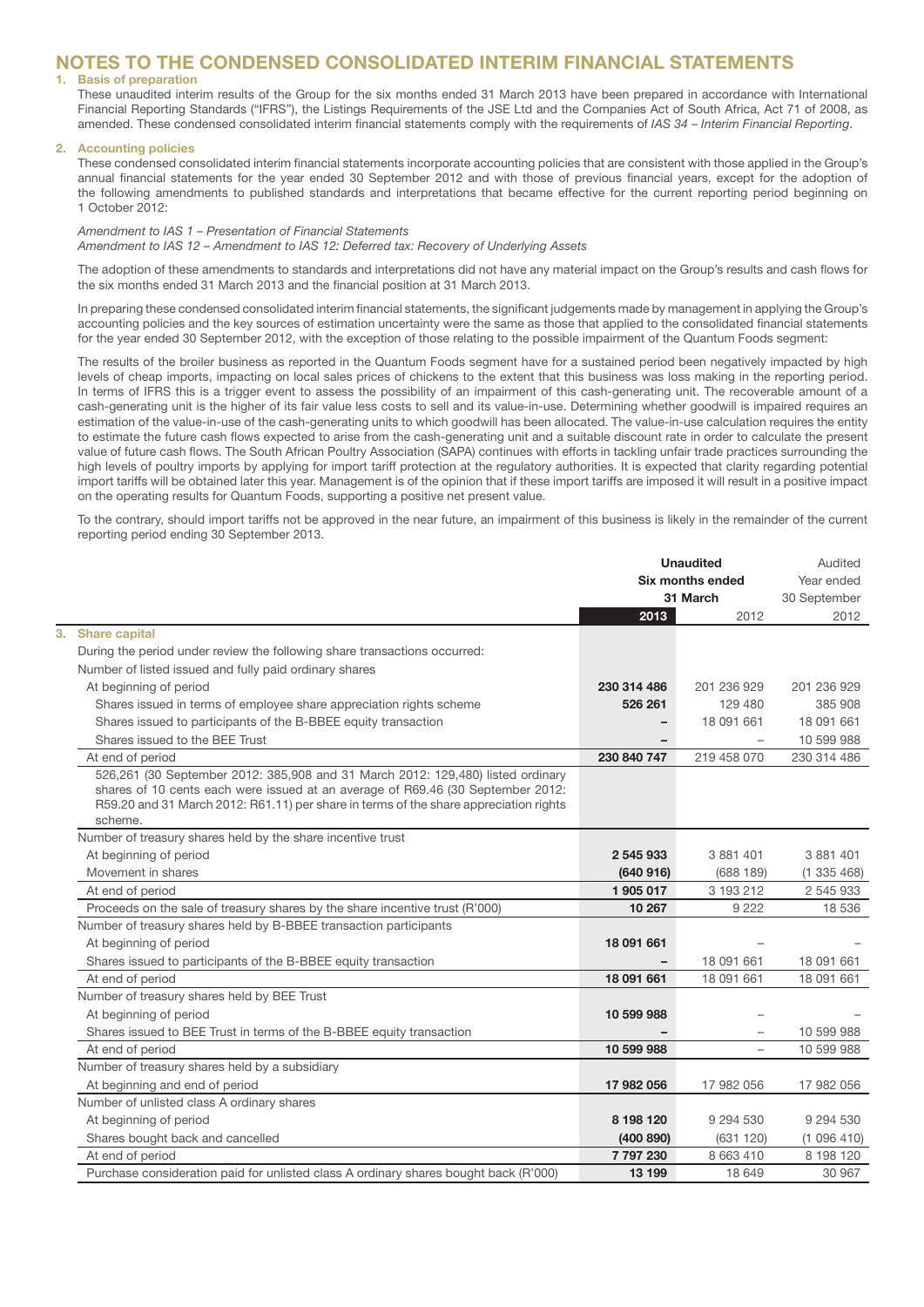#### 4. Borrowings

 No material new borrowings were concluded during the period under review. Changes in borrowings mainly reflect repayments made in terms of agreements. Short-term borrowings fluctuate in accordance with changing working capital needs.

#### 5. Events after the reporting date

#### *5.1 Dividend*

 The Board approved and declared a gross interim dividend of 46.0 cents (2012: gross interim dividend of 44.0 cents and 2012: gross final dividend of 70.0 cents) per ordinary share. This will approximately amount to R101,320,804 (2012: interim of R96,632,257 and 2012: final of R153,941,885) depending on the exact number of ordinary shares in issue at the record date. In addition, the 10,599,988 Pioneer Foods shares issued to the Pioneer Foods Broad-Based BEE Trust, will receive 20% of the dividend payable, i.e. 9.2 cents (2012: gross interim of 8.8 cents and 2012: gross final dividend of 14.0 cents) per share, amounting to R975,199 (2012: interim of R932,799 and 2012: final of R1,483,998).

 The Board approved a gross final dividend of 13.8 cents (2012: gross interim dividend of 13.2 cents and 2012: gross final dividend of 21.0 cents) per class A ordinary share, being 30% of the dividend payable to the other class ordinary shareholders in terms of the rules of the relevant employee scheme. This will approximately amount to R1,066,464 (2012: interim of R1,113,817 and 2012: final of R1,665,819) depending on the exact number of class A ordinary shares in issue at the record date.

#### Additional information disclosed:

These dividends are declared from income reserves and qualify as a dividend as defined in the Income Tax Act, Act 58 of 1962.

 Dividends will be paid net of dividends tax of 15%, to be withheld and paid to the South African Revenue Services by the Company. Such tax must be withheld unless beneficial owners of the dividend have provided the necessary documentary proof to the relevant regulated intermediary that they are exempt therefrom, or entitled to a reduced rate as a result of the double taxation agreement between South Africa and the country of domicile of such owner.

 The total credits for secondary tax on companies utilised as part of this declaration amount to Rnil. The net dividend amounts to 39.10 cents per ordinary share and 11.73 cents per class A ordinary share for shareholders liable to pay dividends tax. The net dividend amounts to 46.0 cents per ordinary share and 13.8 cents per class A ordinary share for shareholders exempt from paying dividends tax.

The number of issued ordinary shares and issued class A shares is 230,862,605 and 7,728,000 respectively as at the date of this declaration.

#### *5.2 Other material events*

 There have been no other material events requiring disclosure after the reporting date and up to the date of approval of the condensed consolidated interim financial statements by the Board.

#### 6. Business combinations

 During the period under review the following businesses were acquired and all assets and liabilities relating to these acquisitions have been accounted for on an acquisition basis:

|                                                                                                                                                     | <b>Unaudited</b> |
|-----------------------------------------------------------------------------------------------------------------------------------------------------|------------------|
|                                                                                                                                                     | Six months       |
|                                                                                                                                                     | ended            |
|                                                                                                                                                     | 31 March 2013    |
| Darling Fresh Chickens - Kikoesvlei Broiler Farm (on 8 January 2013)                                                                                |                  |
| Purchase consideration – settled in cash (R'm)                                                                                                      | 75.8             |
| <b>Reason for acquisition</b>                                                                                                                       |                  |
| To increase own production capacity and to increase abattoir throughput.                                                                            |                  |
| Darling Fresh Chickens - Langspruit Breeder Farm (on 23 October 2012)                                                                               |                  |
| Purchase consideration – settled in cash (R'm)                                                                                                      | 44.3             |
| <b>Reason for acquisition</b>                                                                                                                       |                  |
| To increase own production capacity and to increase abattoir throughput.                                                                            |                  |
| Lemoenkloof Layer Farm (on 1 February 2013)                                                                                                         |                  |
| Purchase consideration – settled in cash (R'm)                                                                                                      | 51.1             |
| <b>Reason for acquisition</b>                                                                                                                       |                  |
| Additional laying capacity in the Western Cape region.                                                                                              |                  |
| Mega Eggs (on 20 March 2013)                                                                                                                        |                  |
| Purchase consideration – settled in cash (R'm)                                                                                                      | 143.8            |
| <b>Reason for acquisition</b>                                                                                                                       |                  |
| Expansion of Zambian business to extend the value chain from day-old-chicks to rearing of commercial layers to produce<br>commercial eggs for sale. |                  |
| Da a a sua da cine a sheekh wa a a shekara ta san a shekara ta ta ta                                                                                |                  |

#### Reason for goodwill recognised on acquisitions

The purchase price paid for the businesses corresponded to the fair value of the tangible and intangible assets acquired. However, in terms of the requirements of *IAS 12 – Income Taxes*, deferred income tax was raised on the difference between the fair values of individual assets and liabilities and the tax bases of those assets and liabilities recognised on acquisition date of the business combinations. Consequently, the recognition of deferred income tax liabilities resulted in a corresponding amount of R30.0 million accounted for as goodwill.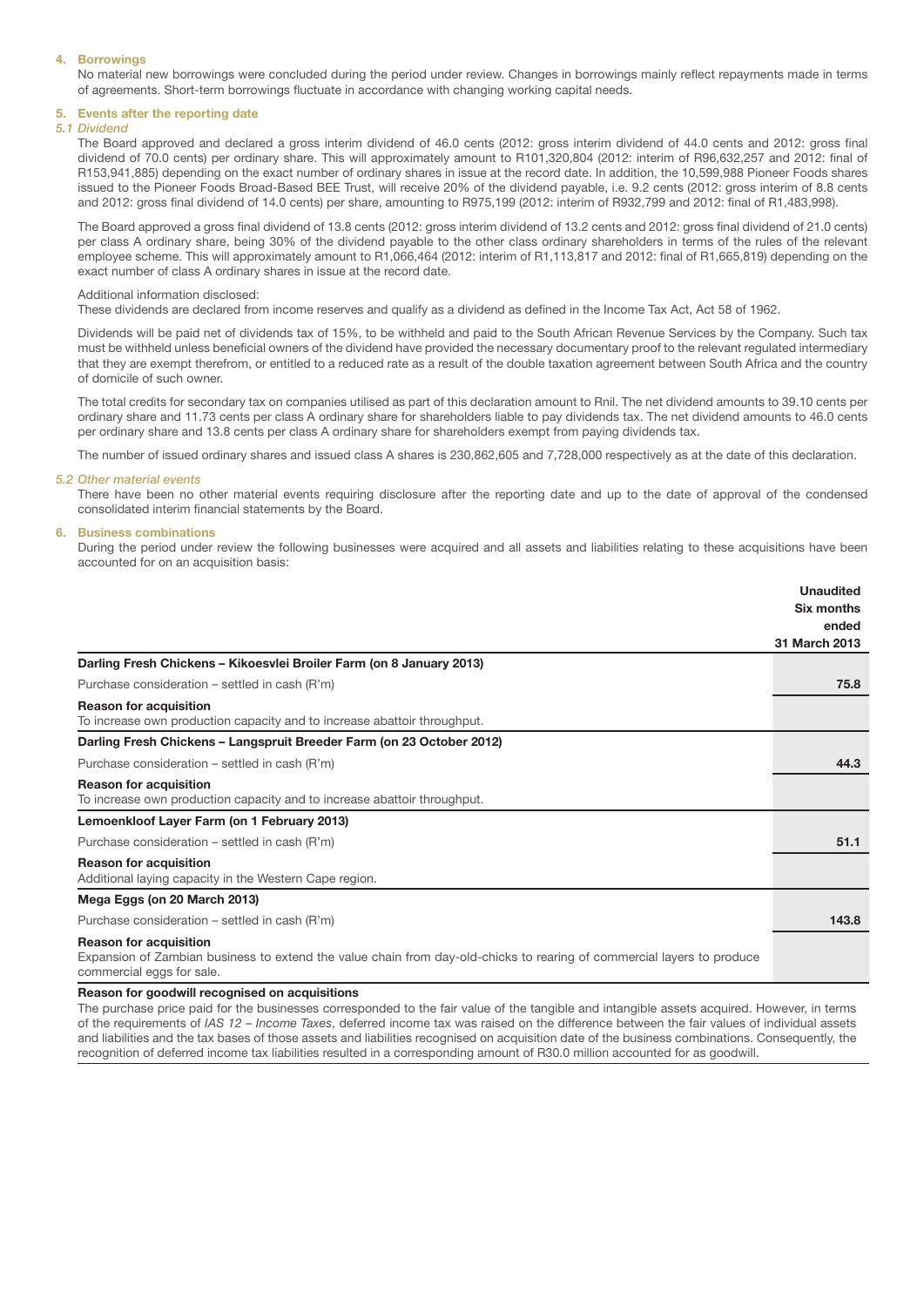|                                                                                       | <b>Unaudited</b><br>Six months |
|---------------------------------------------------------------------------------------|--------------------------------|
|                                                                                       | ended                          |
| 6. Business combinations (continued)                                                  | 31 March 2013                  |
| The assets and liabilities acquired of these businesses can be summarised as follows: |                                |
| Fair value (R'm)                                                                      |                                |
| Property, plant and equipment                                                         | 293.4                          |
| Goodwill                                                                              | 30.0                           |
| Inventories                                                                           | 1.1                            |
| Current biological assets                                                             | 22.5                           |
| Trade and other payables                                                              | (2.0)                          |
| Deferred income tax                                                                   | (30.0)                         |
| Purchase consideration – settled in cash (R'm)                                        | 315.0                          |

#### Carrying value

 As the Group acquired the assets and liabilities of the businesses rather than the shares of the legal entities that previously owned such assets and liabilities, it is impracticable to disclose the carrying amounts in the accounting records of the previous owners prior to the acquisition. In these circumstances the Group does not have access to such carrying values.

#### The contributions of these businesses since acquisition (R'm):

| Revenue                                                                                                              | 53.8  |
|----------------------------------------------------------------------------------------------------------------------|-------|
| Operating loss before finance cost and income tax                                                                    | (0.2) |
| The pro forma contributions of these businesses assuming the acquisitions were at the beginning of the period (R'm): |       |
| Revenue                                                                                                              | 151.6 |
| Operating profit before finance cost and income tax                                                                  | 10.3  |

#### 7. Contingent liabilities

#### *7.1 Land claims*

 Regional Land Claim Commissioners acknowledged claims against two farms of a Group company in terms of the provisions of sections 2 and 11 of the Restitution of Land Rights Act of 1994 (as amended), during 2007.

 During the current reporting period one of the farms was sold for R3.4 million. As required by the Restitution of Land Rights Act, 30 days' notice of the proposed sale was given to the Minister. The notice period expired early in May 2013 and the normal transfer process has commenced.

 For the remaining farm the valuation of the Commissioner was accepted and negotiations with the Commissioner are ongoing. The impact of discontinuing production at this farm is immaterial.

It is not anticipated that any material transactions will arise from these land claims.

#### *7.2 Dispute with egg contract producers*

As previously reported, the claims from four contract egg producers are still unresolved.

 Pioneer Foods filed pleas to all these claims and in two of these claims counter claims have been filed to recover damages suffered by Pioneer Foods as a result of breach of contract by the contract producers. These matters are now proceeding to court for adjudication.

 Management is of the view, based on legal advice regarding the merits of the claims against the Group, that the Group will not incur any material liability in respect of this matter.

#### *7.3 Dispute with broiler farms and breeder farms*

 Several breeder farms and broiler farms (four in total) also filed claims against Pioneer Foods for the alleged breach of the terms of their supply agreements with Pioneer Foods.

 Only letters of demand have been received thus far and these claims should eventually be finalised by means of arbitration. No date has been set for the arbitration proceedings.

 A further breeder farm has filed a claim against Pioneer Foods for the alleged breach of the terms of a shareholder agreement. A preliminary hearing on the matter was held in March 2013 and the court case has been postponed until August 2013.

 Based on legal advice regarding the merits of these claims management is of the view that the Group will not incur any material liability in respect of these matters.

#### *7.4 Class action*

 The Supreme Court of Appeal ("SCA") held hearings on 6 November 2012 on the distributors matter and on 7 November 2012 on the consumer matter, where a full bench had initially dismissed the appeal of the distributors and considerably narrowed the consumers' basis for a class action.

#### Consumer matter:

 The SCA held that certification is a prerequisite for the commencement of any class action and as a result, dismissed the appeal by the consumers for a "national class" and the only remaining issue that was remitted back to the Western Cape High Court was whether the consumers would be able to argue for a "Western Cape Class". As a result, the SCA instructed the consumers to substantially amend their papers in an attempt to seek certification anew before the Western Cape High Court and supplement their original High Court papers, based on the guidelines set by the SCA.